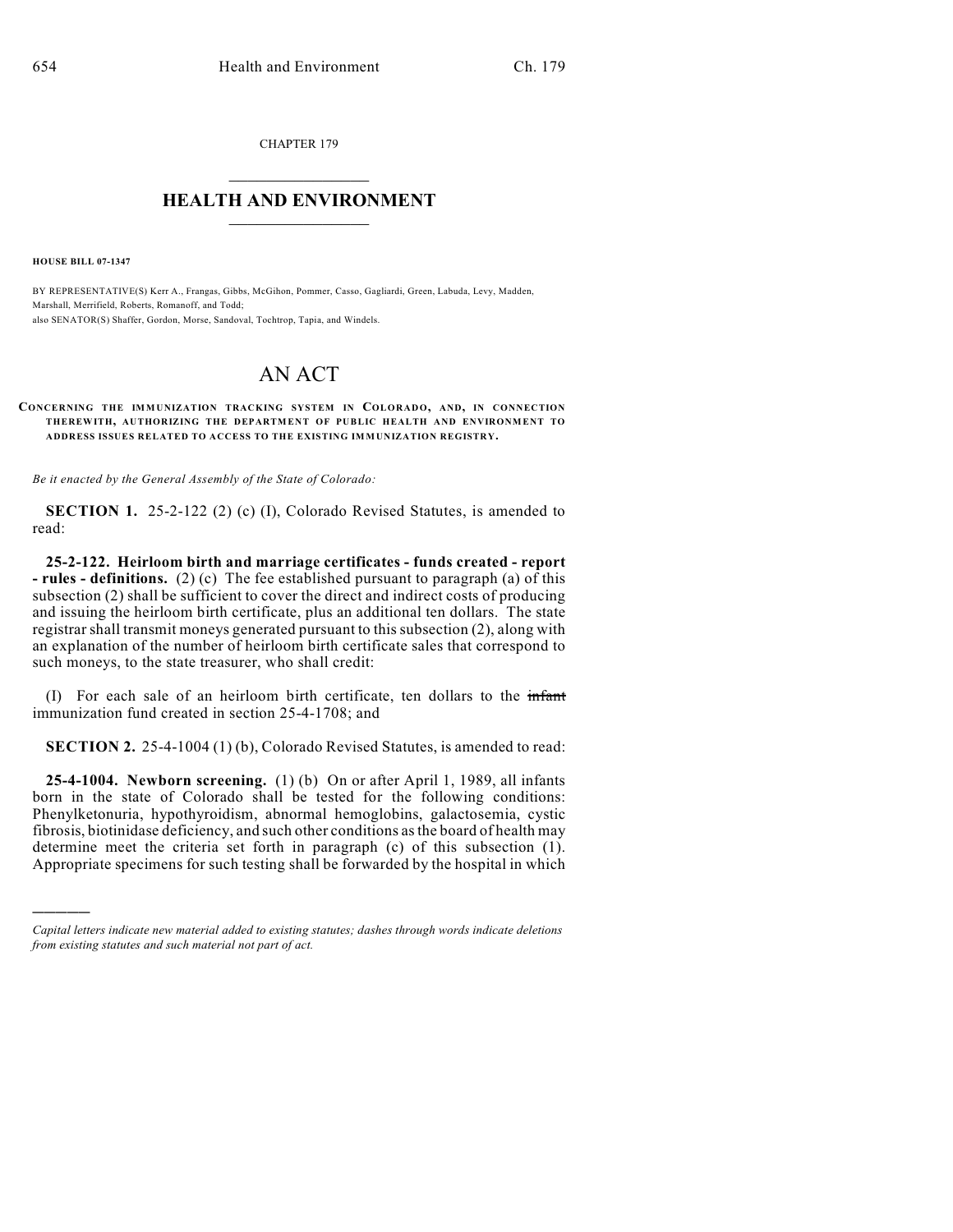#### Ch. 179 Health and Environment 655

the child is born to the laboratory operated or designated by the department of public health and environment for such purposes. The physician, nurse, midwife, or other health professional attending a birth outside a hospital shall be responsible for the collection and forwarding of such specimens. The results of the testing shall be forwarded directly to the physician or other primary health care provider for the provision of such information to the parent or parents of the child. THE RESULTS OF ANY TESTING OR FOLLOW-UP TESTING PURSUANT TO SECTION 25-4-1004.5 MAY BE SENT TO THE IMMUNIZATION TRACKING SYSTEM AUTHORIZED BY SECTION 25-4-2403 AND ACCESSED BY THE PHYSICIAN OR OTHER PRIMARY HEALTH CARE PROVIDER. The state board of health may discontinue testing for any condition listed in this paragraph (b) if, upon consideration of criteria set forth in paragraph (c) of this subsection (1), the board finds that the public health is better served by not testing infants for that condition. The department of public health and environment shall submit a report to the house and senate health, environment, welfare, and institutions committees on or before January 15, 1993, concerning the newborn screening program. Such report shall include the history of the newborn screening program and criteria used for the addition or deletion of tests utilized under this section.

**SECTION 3.** 25-4-1705 (5) (e), (8), and (10), Colorado Revised Statutes, are amended to read:

**25-4-1705. Department of public health and environment - powers and duties - rules.** (5) The board of health, in consultation with the medical services board in the state department of health care policy and financing, and such other persons, agencies, or organizations that the board of health deems advisable, shall formulate, adopt, and promulgate rules governing the implementation and operation of the infant immunization program. Such rules shall address the following:

(e) (I) The gathering of epidemiological information, including the establishment of a comprehensive immunization tracking system. Immunization information may be gathered for such tracking system by state and local health departments from the following sources:

(A) Physicians and licensed health care practitioners;

(B) Clinics;

(C) Schools;

(D) A parent of an infant, as defined in section 25-4-1703 (3);

(E) A child or student, as defined in section  $25-4-901$  (1.5) and (3);

(F) Managed care organizations or health insurers in which a child or student, as defined in section  $25-4-901$  (1.5) and (3), or an infant is enrolled as a member or insured, if such managed care organization or health insurer reimburses or otherwise financially provides coverage for immunizations;

(G) Hospitals; or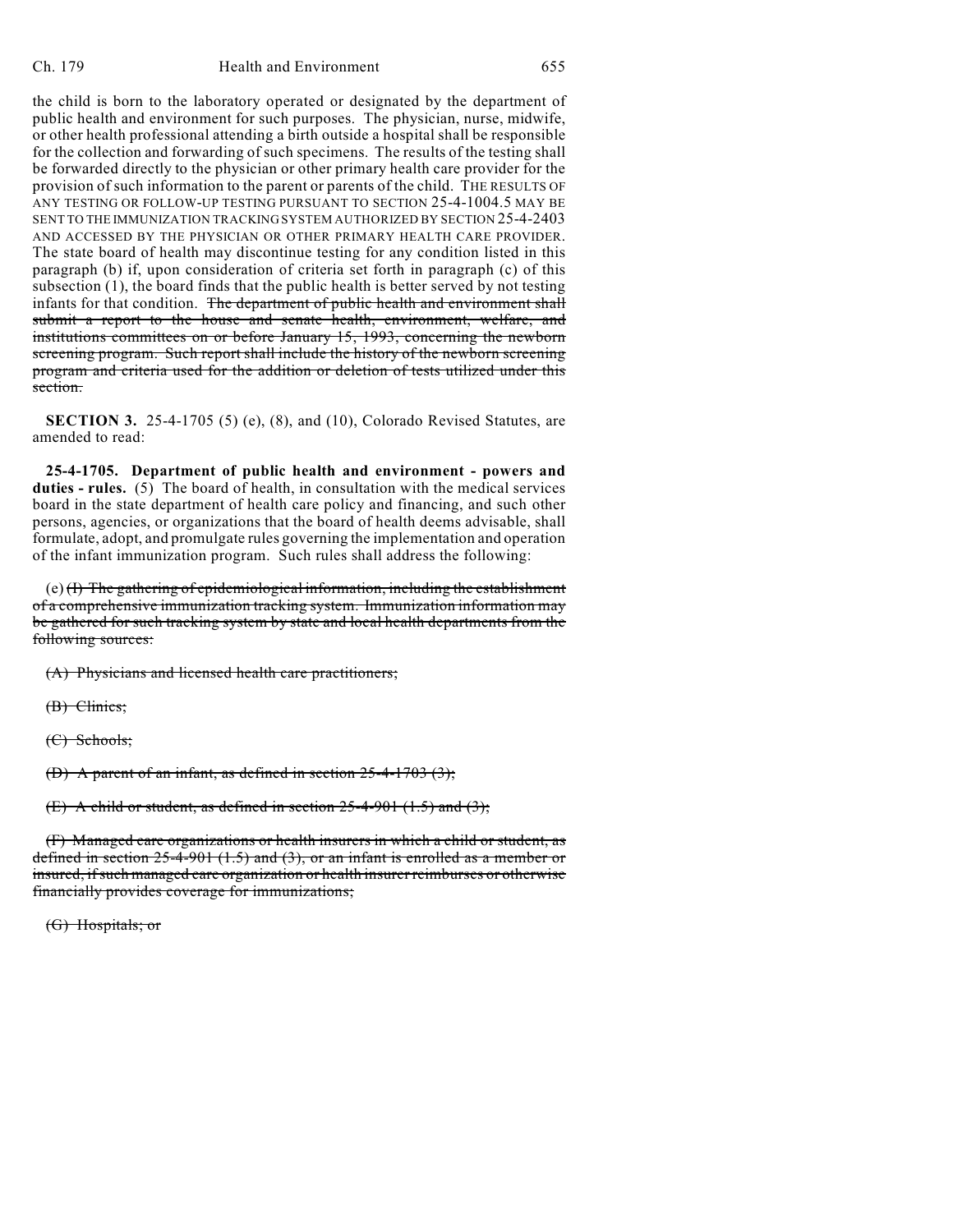(H) Persons and entities that have contracted with the state pursuant to section  $25 - 4 - 1705 (7)$ .

(II) Records in the immunization tracking system established pursuant to subparagraph (I) of this paragraph (e) shall be strictly confidential and shall not be released, shared with any agency or institution, or made public upon subpoena, search warrant, discovery proceedings, or otherwise, except under the following circumstances:

(A) Release may be made of medical and epidemiological information in a manner such that no individual person can be identified.

(B) Release may be made of immunization records and epidemiological information to the extent necessary for the treatment, control, investigation, and prevention of vaccine preventable diseases; except that every effort shall be made to limit disclosure of personal identifying information to the minimal amount necessary to accomplish the public health purpose.

(C) Release may be made of immunization records and epidemiological information to the parent of an infant, the physician treating the person who is the subject of an immunization record, a school in which such person is enrolled, or any entity or person described in sub-subparagraph (E), (F), (G), or (H) of subparagraph (I) of this paragraph (e).

(D) No officer or employee or agent of the state department of public health and environment or local department of health shall be examined in any judicial, executive, legislative, or other proceeding as to the existence or content of any infant's report obtained by such department without consent of the infant's parent or guardian. However, this provision shall not apply to infants who are under isolation, quarantine, or other restrictive action taken pursuant to section 25-1.5-102  $(1)$  (c).

(E) The department may release records of medicaid-eligible infants, children, and students to the department of health care policy and financing for the purposes of the medicaid program.

(III) (A) Any officer, employee, agent of the department, or any other person who violates this section by releasing or making public confidential immunization records or epidemiological information in the immunization tracking system or by otherwise breaching the confidentiality requirements of subparagraph (II) of this paragraph (e) or releasing such information without authorization commits a class 1 misdemeanor and, upon conviction thereof, shall be punished as provided in section 18-1.3-501 (1), C.R.S. The unauthorized release of each record shall constitute a separate offense pursuant to this subparagraph (III).

(B) Any natural person who in exchange for money or any other thing of value violates this section by wrongfully releasing or making public confidential immunization records or epidemiological information in the immunization tracking system or by otherwise breaching the confidentiality requirements of subparagraph (II) of this paragraph (e) or releasing such information without authorization commits a class 1 misdemeanor and, upon conviction thereof, shall be punished as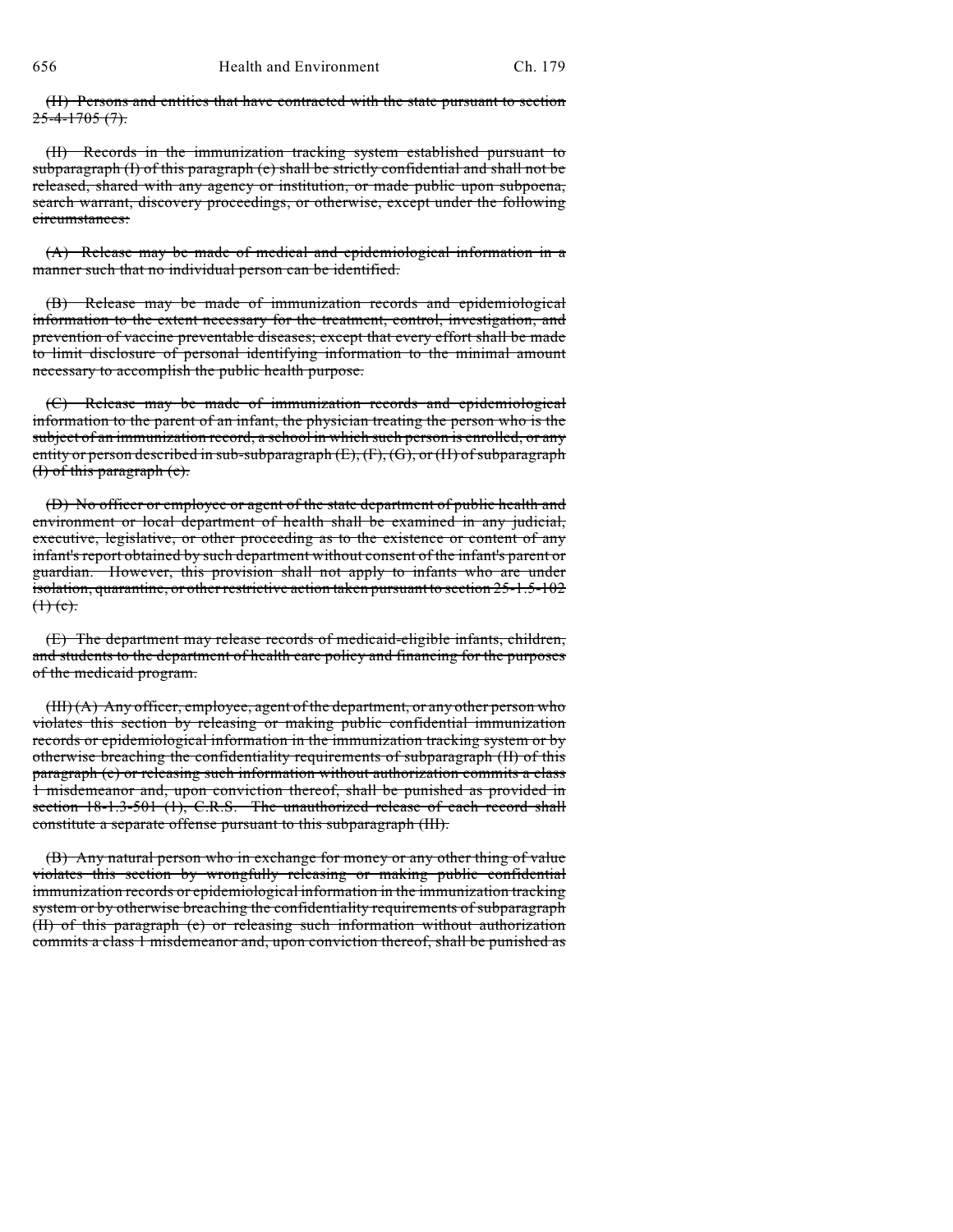provided in section 18-1.3-501 (1), C.R.S.

(C) Any business entity who, in exchange for money or any other thing of value, violates this section by wrongfully releasing or making public confidential immunization records or epidemiological information in the immunization tracking system or by otherwise breaching the confidentiality requirements of subparagraph (II) of this paragraph (e) or releasing such information without authorization shall be assessed a civil penalty of ten thousand dollars per sale of information per subject of such information.

(IV) (A) The department or the department's contractor may directly contact the parent or legal guardian for the purpose of notifying the parent or legal guardian if immunizations are due or overdue as indicated by the advisory committee on immunization practices of the United States department of health and human services or the American academy of pediatrics. The department or the department's contractor shall contact the parent or legal guardian if it is necessary to control an outbreak of or prevent the spread of a vaccine-preventable disease pursuant to section  $25-1.5-102$  (1) (a) or  $25-4-908$ .

(B) Any notice given pursuant to sub-subparagraph (A) of this subparagraph (IV) shall also inform the parent or legal guardian of the option to refuse an immunization on the grounds of medical, religious, or personal belief considerations pursuant to section 25-4-903, C.R.S.

(C) On or before February 1, 2010, the health and human services committees of the senate and the house of representatives shall review the state's implementation of notification provisions by specified entities in relation to the implementation of the immunization tracking system pursuant to the modifications contained in Senate Bill 05-087 to determine if the utilization of the immunization tracking system has had a substantial impact on the state's immunization ranking.

(V) A parent or legal guardian who consents to the immunization of an infant, child, or student pursuant to this part 17 or part 9 of this article shall have the option to exclude such information from the immunization tracking system. The parent or legal guardian shall have the option to remove such information from the immunization tracking system at any time. The physician, licensed health care practitioner, clinic, or local health department shall inform the parent or legal guardian of the option to exclude such personal information from such system and the potential benefits of inclusion in such system. In addition, the physician, licensed health care practitioner, clinic, or local health department shall inform such parent or legal guardian of the option to refuse an immunization on the grounds of medical, religious, or personal belief considerations pursuant to section 25-4-903. Neither refusing an immunization on the grounds of medical, religious, or personal belief considerations pursuant to section 25-4-903 nor opting to exclude immunization notification information from the immunization tracking system shall, by itself, constitute child abuse or neglect by a parent or legal guardian.

(VI) A person licensed to practice medicine pursuant to article 36 of title 12, C.R.S., a person licensed to practice nursing pursuant to article 38 of title 12, C.R.S., providers of county nursing services, staff members of health care clinics, hospitals, and offices of private practitioners, county, district, and regional health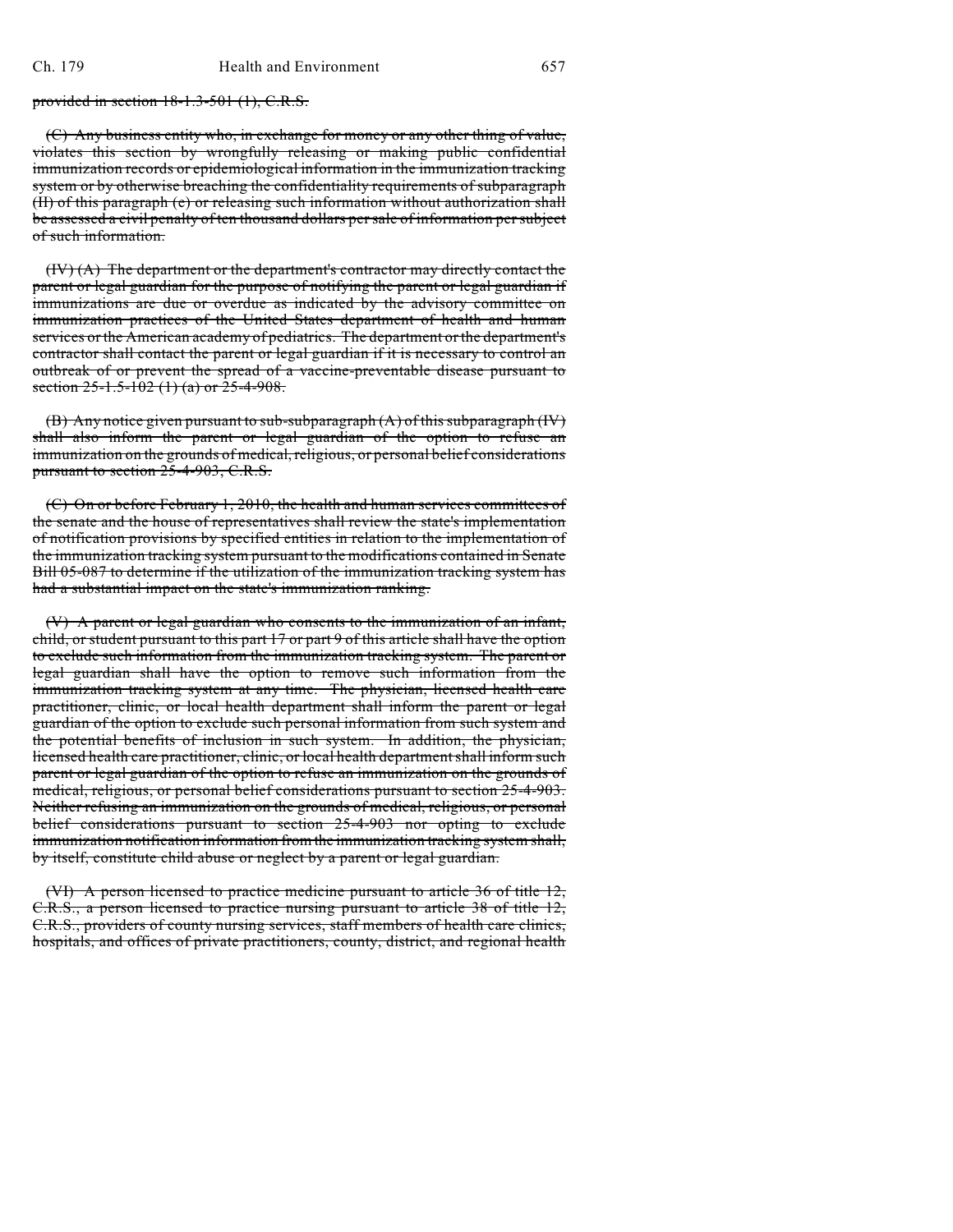658 Health and Environment Ch. 179

departments, and all persons and entities listed in subparagraph (I) of this paragraph (e) are authorized to report to the immunization tracking system and to use the reminder and recall process established by the immunization tracking system.

(8) Local health departments and the department shall use the birth certificate of any infant to enroll such infant in an immunization tracking system ESTABLISHED IN SECTION 25-4-2403. Such use of the infant's birth certificate shall be considered an official duty of local health departments and the department.

(10) Physicians, licensed health care practitioners, clinics, schools, licensed child care providers, hospitals, managed care organizations or health insurers in which a student, as defined in section 25-4-901 (3), or an infant is enrolled as a member or insured, persons that have contracted with the department pursuant to subsection (7) of this section, and public health officials may release any immunization records in their possession, whether or not such records are in the immunization tracking system ESTABLISHED IN SECTION 25-4-2403, to the persons or entities specified in sub-subparagraphs  $(A)$  to  $(H)$  of subparagraph  $(I)$  of paragraph  $(e)$  of subsection  $(5)$ of this section SECTION 25-4-2403 (1) to provide an accurate and complete immunization record for the child in order to verify compliance with state immunization law.

**SECTION 4.** 25-4-1707, Colorado Revised Statutes, is amended to read:

**25-4-1707. Moneys targeted for medical assistance for infants reimbursement.** The state department of health care policy and financing shall reimburse the department of public health and environment for the costs of vaccinating infants under the infant immunization program who are medicaid eligible pursuant to the "Colorado Medical Assistance Act", articles 4, 5, and 6 of title 25.5, C.R.S. Such moneys received from the state department of health care policy and financing shall be credited to the infant immunization fund.

**SECTION 5.** 25-4-1708, Colorado Revised Statutes, is amended to read:

**25-4-1708. Fund created.** (1) There is hereby established in the state treasury a fund to be known as the infant immunization fund, which fund shall be subject to annual appropriation to the department of public health and environment by the general assembly for the purposes of purchasing vaccines, assisting users of the immunization tracking system ESTABLISHED IN SECTION 25-4-2403 to connect to the system, utilizing the reminder and recall process of the immunization tracking system, and implementing, developing, and operating the infant immunization program PROGRAMS. The fund shall be credited with such appropriations as the general assembly may make from the general fund for the infant immunization program, PROGRAMS, any gifts, grants, or awards received pursuant to section SECTIONS 25-4-1705 (6) AND 25-4-2403, and moneys received from the state department of health care policy and financing as reimbursement pursuant to section 25-4-1707. All income from the investment of moneys in the fund shall be credited to the fund.

(2) If federal funds are not received to implement and operate the infant immunization program PROGRAMS created in this part 17 AND PART 24 OF THIS ARTICLE, no additional general fund moneys shall be appropriated for such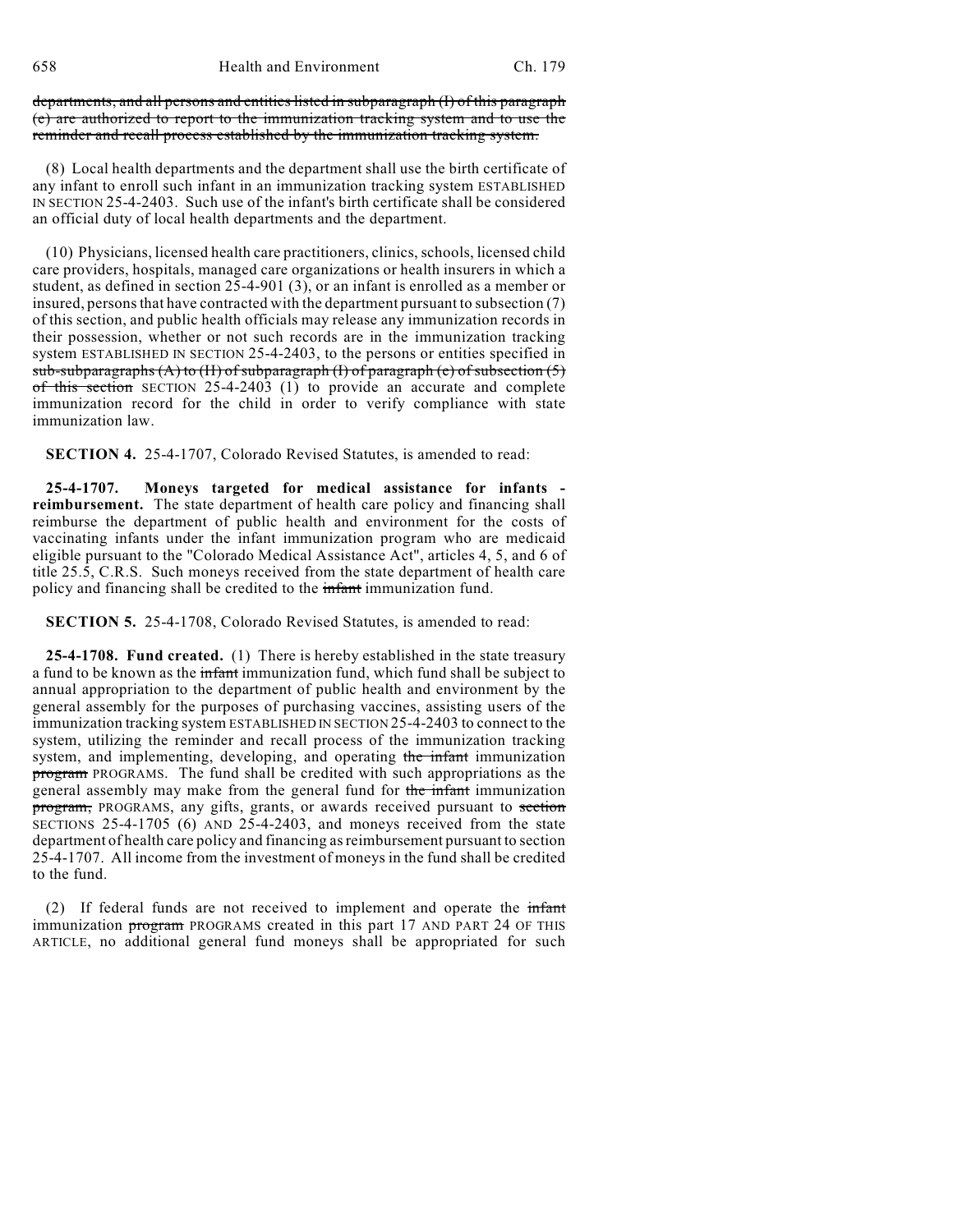purposes.

(3) All moneys credited to the  $\frac{1}{2}$  infant immunization fund which THAT are not expended during the fiscal year shall be retained in the fund for its future use and shall not be credited or transferred to the general fund or any other fund.

(4) Notwithstanding any provision of this section to the contrary, on July 1, 2003, the state treasurer shall deduct two hundred forty thousand dollars from the infant immunization fund and transfer such sum to the general fund.

**SECTION 6.** Article 4 of title 25, Colorado Revised Statutes, is amended BY THE ADDITION OF A NEW PART to read:

### PART 24 IMMUNIZATION REGISTRY ACT

**25-4-2401. Short title.** THIS PART 24 SHALL BE KNOWN AND MAY BE CITED AS THE "IMMUNIZATION REGISTRY ACT".

**25-4-2402. Legislative declaration.** (1) THE GENERAL ASSEMBLY HEREBY FINDS AND DECLARES THAT:

(a) IMMUNIZATION IS ONE OF THE MOST IMPORTANT WAYS TO PROTECT INDIVIDUALS AND COMMUNITIES AGAINST SERIOUS INFECTIOUS DISEASES AND THEIR CONSEQUENCES, AND WIDESPREAD IMMUNIZATION HAS VIRTUALLY ELIMINATED MANY SERIOUS DISEASES THAT WERE ONCE RESPONSIBLE FOR MILLIONS OF INFECTIONS AND THOUSANDS OF DEATHS EACH YEAR.

(b) ALTHOUGH IMMUNIZATION RATES OF INFANTS, CHILDREN, ADOLESCENTS, AND ADULTS IN COLORADO HAVE IMPROVED OVER THE LAST SEVERAL YEARS, THERE IS A NEED TO CONTINUE TO IMPROVE THE RATES SO THAT FEWER INDIVIDUALS ARE PUT AT RISK FROM VACCINE-PREVENTABLE DISEASES.

(c) TIMELY VACCINATION OF CHILDREN, ADOLESCENTS, AND ADULTS NOT ONLY PROTECTS THEM AGAINST COMMON, SOMETIMES SERIOUS, AND POTENTIALLY FATAL DISEASES, BUT ALSO SERVES THE COMMUNITY AS ONE OF THE MOST SUCCESSFUL AND COST-EFFECTIVE PUBLIC HEALTH TOOLS AVAILABLE FOR THE PREVENTION AND SPREAD OF THESE INFECTIONS, AND THE VACCINES ARE SAFE AND HIGHLY PROTECTIVE, PARTICULARLY WHEN ADMINISTERED ACCORDING TO RECOMMENDED SCHEDULES.

(d) MORE THAN TWENTY PERCENT OF PRESCHOOL-AGED CHILDREN IN COLORADO ARE NOT FULLY VACCINATED AND ARE AT INCREASED RISK OF CONTRACTING AND SPREADING VACCINE-PREVENTABLE DISEASES.

(e) IT IS UNNECESSARY FOR CHILDREN, ADOLESCENTS, AND ADULTS TO BE SUBJECTED TO SUFFERING OR DEATH FROM DISEASES THAT ARE IMMUNIZATION PREVENTABLE.

(f) IN 2005, HOSPITAL CHARGES FOR THE CARE OF CHILDREN WITH VACCINE-PREVENTABLE DISEASES EXCEEDED TWENTY-FIVE MILLION DOLLARS.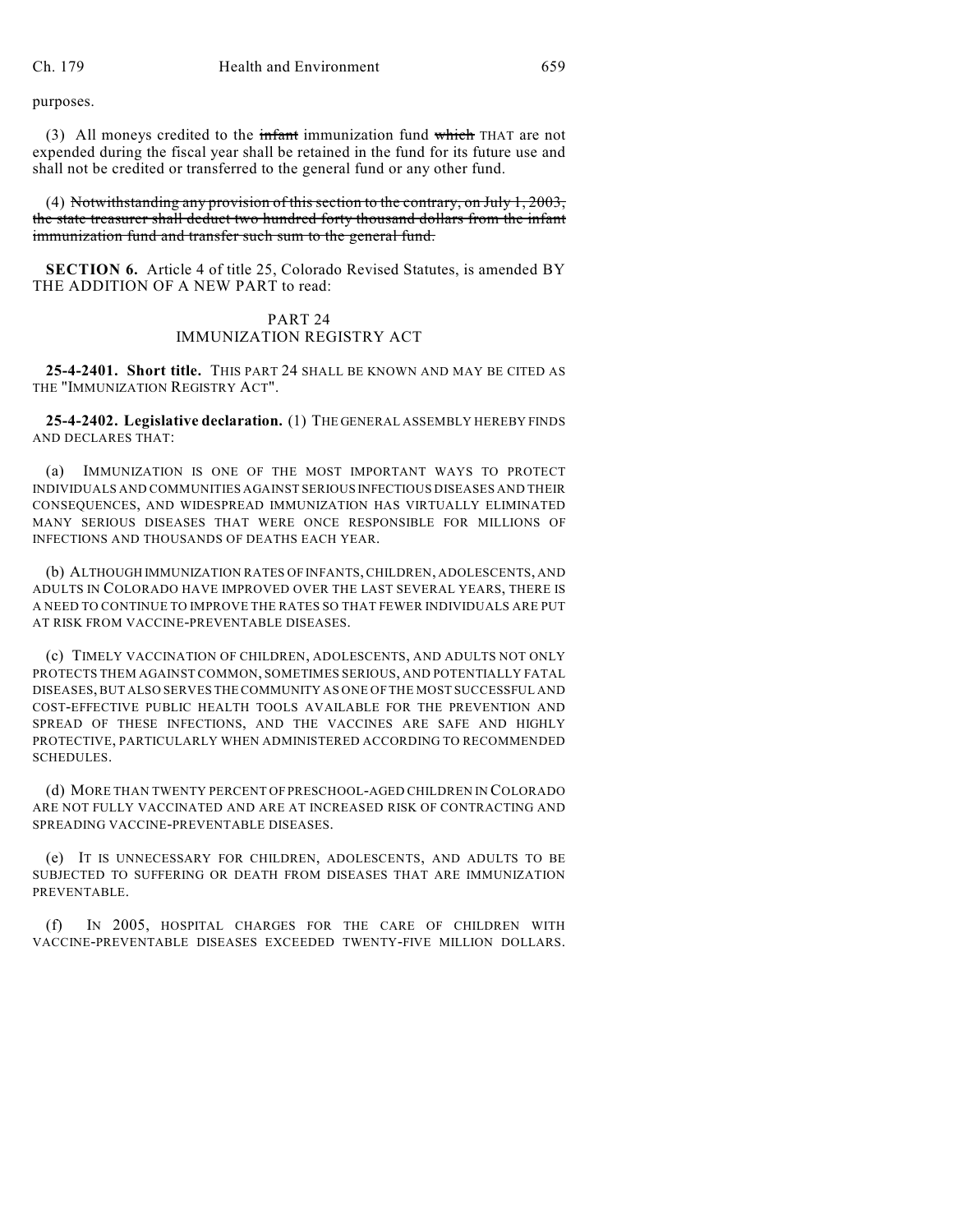ADDITIONALLY, TENS OF MILLIONS OF DOLLARS WERE SPENT ON THE COSTS OF THE OUTPATIENT CARE OF AFFECTED CHILDREN, IN ADDITION TO THE COSTS OF THE LOSS OF PRODUCTIVITY AND ABSENCES FROM WORK FOR CAREGIVERS DUE TO THE ABSENCES OF CHILDREN FROM SCHOOL.

(g) OVER THE PAST THREE DECADES, THE RECOMMENDED VACCINATION SCHEDULES FOR CHILDREN AND ADULTS HAVE BECOME INCREASINGLY MORE COMPLEX AS VACCINES HAVE BEEN COMBINED, NEW VACCINES HAVE BEEN ADDED, AND THE DELIVERY SYSTEM HAS INCORPORATED MORE MANUFACTURERS, DISTRIBUTORS, AND PROVIDERS. ADDITIONALLY, LOCAL AND NATIONAL VACCINE SHORTAGES AND DISTRIBUTION ERRORS HAVE RESULTED IN COMPROMISED VACCINATION INITIATIVES.

(h) FOR COLORADO TO BE CONSISTENT WITH THE HEALTHY PEOPLE 2010 INITIATIVE AND REACH THE GOAL OF IMMUNIZING NINETY PERCENT OF ALL CHILDREN IN THE STATE IN A TIMELY AND EXPEDITIOUS MANNER, THE COLORADO IMMUNIZATION INFORMATION SYSTEM MUST BE FUNDED AND SUSTAINED. THE COLORADO IMMUNIZATION INFORMATION SYSTEM MAY ALSO PROVIDE A SECURE METHOD FOR AUTHORIZED INDIVIDUALS AND ENTITIES TO ACCESS INFORMATION COLLECTED BY PUBLIC AGENCIES.

(2) THEREFORE, THE GENERAL ASSEMBLY SUPPORTS THE EXPANSION OF THE COLORADO IMMUNIZATION REGISTRY AND SUPPORTS INCREASED ACCESS TO IMMUNIZATIONS FOR PERSONS IN COLORADO.

**25-4-2403. Department of public health and environment - powers and duties - immunization tracking system.** (1) IN ORDER TO EXPAND THE IMMUNIZATION REGISTRY AND INCREASE ACCESS TO IMMUNIZATIONS, THE DEPARTMENT OF PUBLIC HEALTH AND ENVIRONMENT MAY ADDRESS:

(a) MECHANISMS FOR MAXIMIZING FEDERAL FUNDS TO PURCHASE, DISTRIBUTE, AND DELIVER VACCINES FOR INDIVIDUALS IN COLORADO, INCLUDING, BUT NOT LIMITED TO, PARTICIPATION IN A STATE PURCHASING AND DISTRIBUTION COOPERATIVE AND THE MECHANISMS FOR STATEWIDE PURCHASE, DISTRIBUTION, AND PRIORITIZATION TO INCLUDE, BUT NOT BE LIMITED TO, THE SEASONAL INFLUENZA VACCINE;

(b) METHODS TO REDUCE THE ADMINISTRATIVE BURDEN OF PROVIDING IMMUNIZATIONS TO INDIVIDUALS IN COLORADO BY REVIEWING CURRENT IMMUNIZATION ACTIVITIES AND STRATEGIES AND EPIDEMIOLOGICAL DATA RELATED TO VACCINE-PREVENTABLE DISEASES AND IDENTIFYING OPPORTUNITIES TO IMPLEMENT BEST PRACTICES FOR IMMUNIZATIONS THROUGHOUT COLORADO USING INNOVATIVE STRATEGIES THAT ARE POPULATION-SPECIFIC, CULTURALLY SENSITIVE, AND INCLUSIVE; ADDRESS SAFETY ISSUES; AND ENHANCE CURRENT SERVICES;

(c) OPTIONS FOR COLORADO TO MORE EFFECTIVELY PURCHASE, DISTRIBUTE, AND DELIVER VACCINES TO UNDERINSURED AND UNINSURED INDIVIDUALS;

(d) THE PURSUIT OF PRIVATE AND PUBLIC PARTNERSHIPS FOR FUNDING FOR THE IMMUNIZATION REGISTRY INFRASTRUCTURE;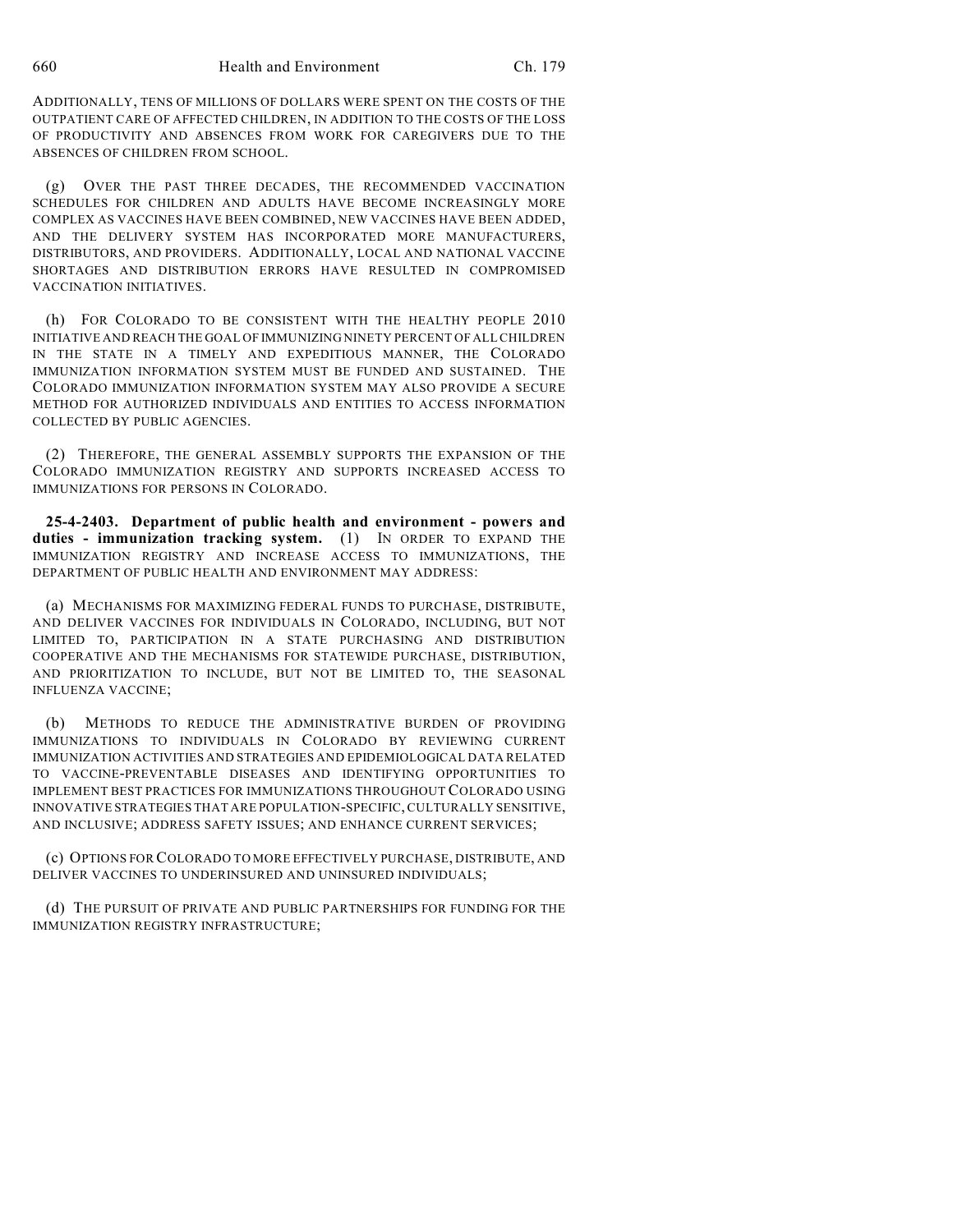(e) OPTIONS FOR THE MOST EFFECTIVE AND COST-EFFECTIVE USE OF FUNDS THAT MAY BE AVAILABLE TO THE DEPARTMENT OF PUBLIC HEALTH AND ENVIRONMENT TO ADDRESS VACCINE DELIVERY IN THE STATE; AND

(f) METHODS FOR IMPLEMENTING THE FINDINGS ADDRESSED IN PARAGRAPHS (a) TO (d) OF THIS SUBSECTION (1).

(2) TO ENABLE THE GATHERING OF EPIDEMIOLOGICAL INFORMATION AND INVESTIGATION AND CONTROL OF COMMUNICABLE DISEASES, THE DEPARTMENT OF PUBLIC HEALTH AND ENVIRONMENT MAY ESTABLISH A COMPREHENSIVE IMMUNIZATION TRACKING SYSTEM WITH IMMUNIZATION INFORMATION GATHERED BY STATE AND LOCAL HEALTH OFFICIALS FROM THE FOLLOWING SOURCES:

(a) PRACTITIONERS;

(b) CLINICS;

(c) SCHOOLS;

(d) PARENTS, LEGAL GUARDIANS, OR PERSONS AUTHORIZED TO CONSENT TO IMMUNIZATION PURSUANT TO SECTION 25-4-1704;

(e) INDIVIDUALS;

(f) MANAGED CARE ORGANIZATIONS OR HEALTH INSURANCE PLANS IN WHICH AN INDIVIDUAL IS ENROLLED AS A MEMBER OR INSURED, IF SUCH MANAGED CARE ORGANIZATION OR HEALTH INSURER REIMBURSES OR OTHERWISE FINANCIALLY PROVIDES COVERAGE FOR IMMUNIZATIONS;

(g) HOSPITALS;

(h) THE DEPARTMENT OF HEALTH CARE POLICY AND FINANCING WITH RESPECT TO INDIVIDUALS WHO ARE ELIGIBLE FOR COVERAGE UNDER THE "COLORADO MEDICAL ASSISTANCE ACT", ARTICLES 4, 5, AND 6 OF TITLE 25.5, C.R.S.; AND

(i) PERSONS AND ENTITIES THAT HAVE CONTRACTED WITH THE STATE PURSUANT TO PARAGRAPH (d) OF SUBSECTION (9) OF THIS SECTION.

(3) RECORDS IN THE IMMUNIZATION TRACKING SYSTEM SHALL BE STRICTLY CONFIDENTIAL AND SHALL NOT BE RELEASED, SHARED WITH ANY AGENCY OR INSTITUTION, OR MADE PUBLIC UPON SUBPOENA, SEARCH WARRANT, DISCOVERY PROCEEDINGS, OR OTHERWISE, EXCEPT UNDER THE FOLLOWING CIRCUMSTANCES:

(a) MEDICAL AND EPIDEMIOLOGICAL INFORMATION MAY BE RELEASED IN A MANNER SUCH THAT NO INDIVIDUAL PERSON CAN BE IDENTIFIED.

(b) IMMUNIZATION RECORDS AND EPIDEMIOLOGICAL INFORMATION MAY BE RELEASED TO THE EXTENT NECESSARY FOR THE TREATMENT, CONTROL, INVESTIGATION, AND PREVENTION OF VACCINE-PREVENTABLE DISEASES; EXCEPT THAT EVERY EFFORT SHALL BE MADE TO LIMIT DISCLOSURE OF PERSONAL IDENTIFYING INFORMATION TO THE MINIMUM AMOUNT NECESSARY TO ACCOMPLISH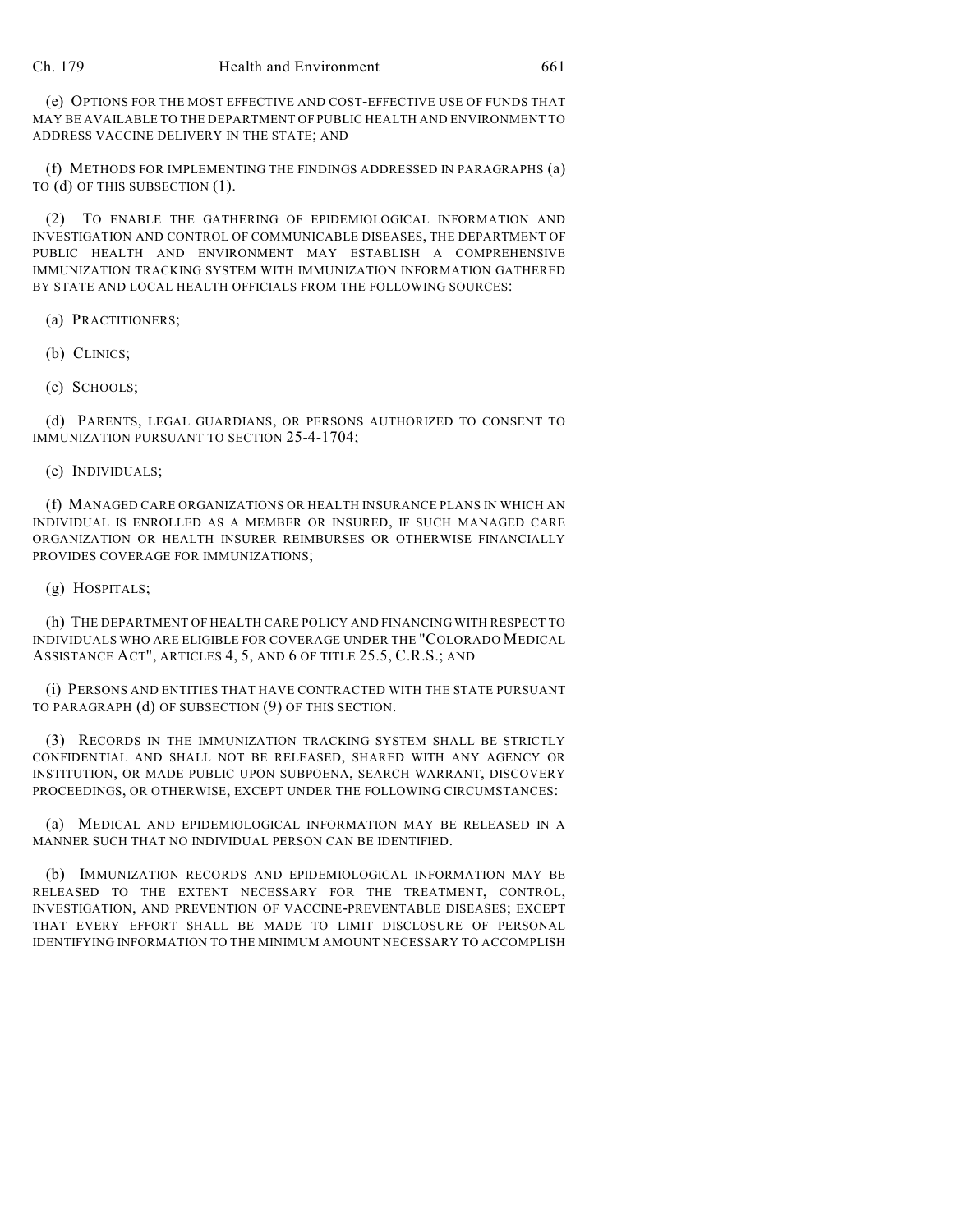THE PUBLIC HEALTH PURPOSE.

(c) IMMUNIZATION RECORDS AND EPIDEMIOLOGICAL INFORMATION MAY BE RELEASED TO THE INDIVIDUAL WHO IS THE SUBJECT OF THE RECORD, TO A PARENT OF A MINOR INDIVIDUAL, TO A GUARDIAN OR PERSON AUTHORIZED TO CONSENT TO IMMUNIZATION UNDER SECTION 25-4-1704, TO THE PHYSICIAN, CLINIC, HOSPITAL, OR LICENSED HEALTH CARE PRACTITIONER TREATING THE PERSON WHO IS THE SUBJECT OF AN IMMUNIZATION RECORD, TO A SCHOOL IN WHICH SUCH PERSON IS ENROLLED, OR ANY ENTITY OR PERSON DESCRIBED IN PARAGRAPH (f), (h), OR (i) OF SUBSECTION (2) OF THIS SECTION.

(4) AN OFFICER, EMPLOYEE, OR AGENT OF THE DEPARTMENT OF PUBLIC HEALTH AND ENVIRONMENT OR A LOCAL DEPARTMENT OF HEALTH SHALL NOT BE EXAMINED IN ANY JUDICIAL, EXECUTIVE, LEGISLATIVE, OR OTHER PROCEEDING AS TO THE EXISTENCE OR CONTENT OF ANY INDIVIDUAL'S REPORT OBTAINED BY SUCH DEPARTMENT WITHOUT CONSENT OF THE INDIVIDUAL OR THE INDIVIDUAL'S PARENT OR GUARDIAN. HOWEVER, THIS SUBSECTION (4) SHALL NOT APPLY TO INDIVIDUALS WHO ARE UNDER ISOLATION, QUARANTINE, OR OTHER RESTRICTIVE ACTION TAKEN PURSUANT TO SECTION 25-1.5-102 (1) (c).

(5) (a) AN OFFICER, EMPLOYEE, OR AGENT OF THE DEPARTMENT OF PUBLIC HEALTH AND ENVIRONMENT OR ANY OTHER PERSON WHO VIOLATES THIS SECTION BY RELEASING OR MAKING PUBLIC CONFIDENTIAL IMMUNIZATION RECORDS OR EPIDEMIOLOGICAL INFORMATION IN THE IMMUNIZATION TRACKING SYSTEM OR BY OTHERWISE BREACHING THE CONFIDENTIALITY REQUIREMENTS OF THIS SECTION OR RELEASING SUCH INFORMATION WITHOUT AUTHORIZATION COMMITS A CLASS 1 MISDEMEANOR AND, UPON CONVICTION THEREOF, SHALL BE PUNISHED AS PROVIDED IN SECTION 18-1.3-501 (1), C.R.S. THE UNAUTHORIZED RELEASE OF EACH RECORD SHALL CONSTITUTE A SEPARATE OFFENSE.

(b) A NATURAL PERSON WHO, IN EXCHANGE FOR MONEY OR ANY OTHER THING OF VALUE, VIOLATES THIS SECTION BY WRONGFULLY RELEASING OR MAKING PUBLIC CONFIDENTIAL IMMUNIZATION RECORDS OR EPIDEMIOLOGICAL INFORMATION IN THE IMMUNIZATION TRACKING SYSTEM OR BY OTHERWISE BREACHING THE CONFIDENTIALITY REQUIREMENTS OF THIS SECTION OR RELEASING SUCH INFORMATION WITHOUT AUTHORIZATION COMMITS A CLASS 1 MISDEMEANOR AND, UPON CONVICTION THEREOF, SHALL BE PUNISHED AS PROVIDED IN SECTION 18-1.3-501 (1), C.R.S.

(c) A BUSINESS ENTITY WHO, IN EXCHANGE FOR MONEY OR ANY OTHER THING OF VALUE, VIOLATES THIS SECTION BY WRONGFULLY RELEASING OR MAKING PUBLIC CONFIDENTIAL IMMUNIZATION RECORDS OR EPIDEMIOLOGICAL INFORMATION IN THE IMMUNIZATION TRACKING SYSTEM OR BY OTHERWISE BREACHING THE CONFIDENTIALITY REQUIREMENTS OF THIS SECTION OR RELEASING SUCH INFORMATION WITHOUT AUTHORIZATION SHALL BE ASSESSED A CIVIL PENALTY OF TEN THOUSAND DOLLARS PER SALE OF INFORMATION PER SUBJECT OF SUCH INFORMATION.

(6) (a) THE DEPARTMENT OF PUBLIC HEALTH AND ENVIRONMENT OR THE DEPARTMENT'S CONTRACTOR MAY DIRECTLY CONTACT THE INDIVIDUAL WHO IS THE SUBJECT OF IMMUNIZATION RECORDS OR THE INDIVIDUAL'S PARENT OR LEGAL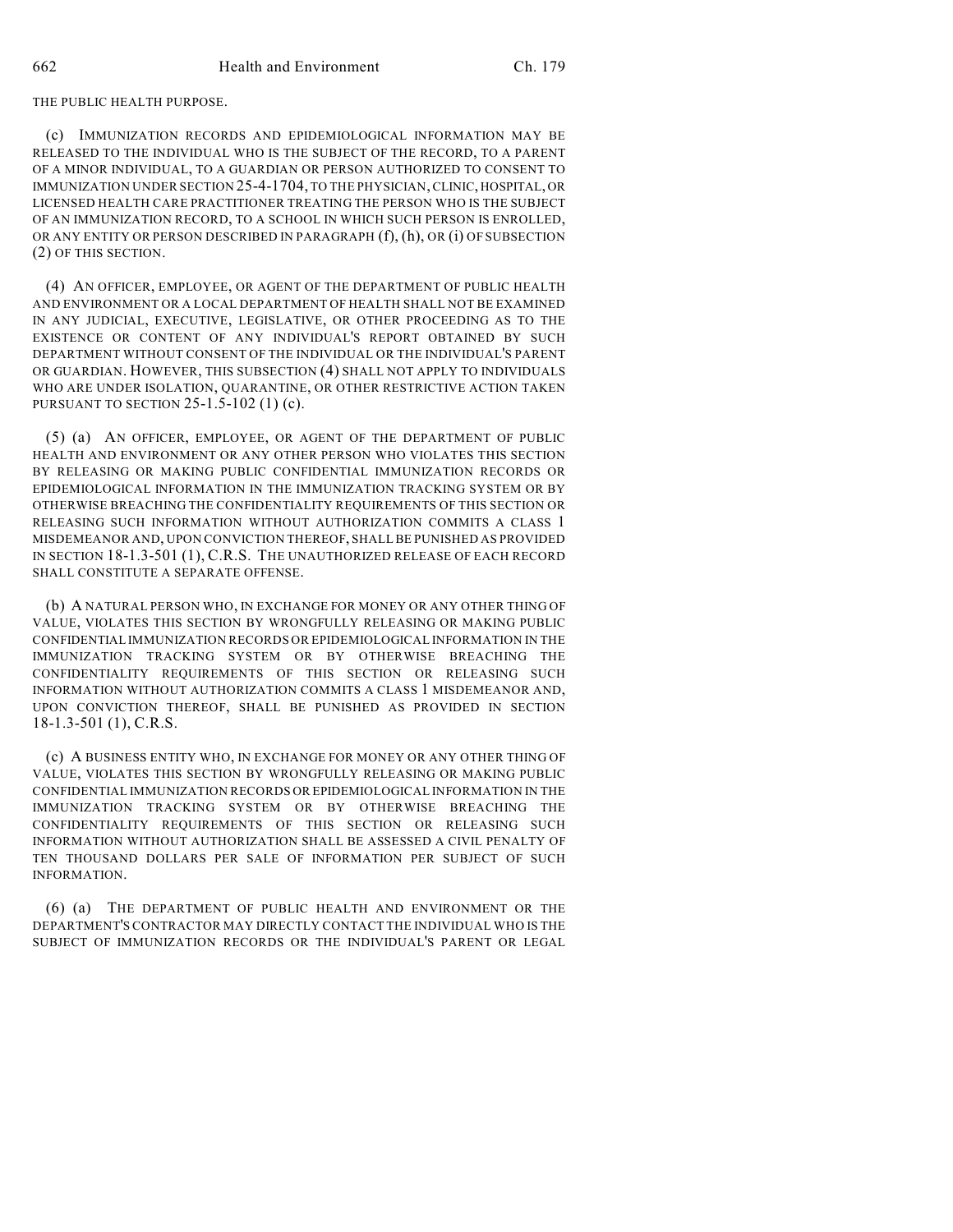#### Ch. 179 Health and Environment 663

GUARDIAN FOR THE PURPOSE OF NOTIFYING THE INDIVIDUAL, PARENT, OR LEGAL GUARDIAN IF IMMUNIZATIONS ARE DUE OR OVERDUE AS INDICATED BY THE ADVISORY COMMITTEE ON IMMUNIZATION PRACTICES OF THE UNITED STATES DEPARTMENT OF HEALTH AND HUMAN SERVICES OR THE AMERICAN ACADEMY OF PEDIATRICS. THE DEPARTMENT OR THE DEPARTMENT'S CONTRACTOR SHALL CONTACT THE INDIVIDUAL, PARENT, OR LEGAL GUARDIAN IF IT IS NECESSARY TO CONTROL AN OUTBREAK OF OR PREVENT THE SPREAD OF A VACCINE-PREVENTABLE DISEASE PURSUANT TO SECTION 25-1.5-102 (1) (a) OR 25-4-908.

(b) A NOTICE GIVEN TO AN INDIVIDUAL OR A PARENT OR LEGAL GUARDIAN OF AN INDIVIDUAL UNDER EIGHTEEN YEARS OF AGE PURSUANT TO THIS SUBSECTION (6) SHALL ALSO INFORM THE INDIVIDUAL, PARENT, OR LEGAL GUARDIAN OF THE OPTION TO REFUSE AN IMMUNIZATION ON THE GROUNDS OF MEDICAL, RELIGIOUS, OR PERSONAL BELIEF CONSIDERATIONS PURSUANT TO SECTION 25-4-903.

(7) AN INDIVIDUAL OR A PARENT OR LEGAL GUARDIAN WHO CONSENTS TO THE IMMUNIZATION OF AN INFANT, CHILD, OR STUDENT PURSUANT TO PART 9 OR 17 OF THIS ARTICLE OR THIS PART 24 MAY EXCLUDE IMMUNIZATION INFORMATION FROM THE IMMUNIZATION TRACKING SYSTEM. THE INDIVIDUAL, PARENT, OR LEGAL GUARDIAN MAY REMOVE SUCH IMMUNIZATION INFORMATION FROM THE IMMUNIZATION TRACKING SYSTEM AT ANY TIME. THE DEPARTMENT OF PUBLIC HEALTH AND ENVIRONMENT SHALL ENSURE THAT THE PROCESS TO EXCLUDE IMMUNIZATION INFORMATION FROM THE SYSTEM IS READILY AVAILABLE AND NOT BURDENSOME. THE PHYSICIAN, LICENSED HEALTH CARE PRACTITIONER, CLINIC, HOSPITAL, OR LOCAL HEALTH DEPARTMENT SHALL INFORM THE INDIVIDUAL, PARENT, OR LEGAL GUARDIAN OF THE OPTION TO EXCLUDE SUCH INFORMATION FROM SUCH SYSTEM AND THE POTENTIAL BENEFITS OF INCLUSION IN SUCH SYSTEM. IN ADDITION, THE PHYSICIAN, LICENSED HEALTH CARE PRACTITIONER, CLINIC, HOSPITAL, OR LOCAL HEALTH DEPARTMENT SHALL INFORM SUCH PARENT OR LEGAL GUARDIAN OF A MINOR INDIVIDUAL OF THE OPTION TO REFUSE AN IMMUNIZATION ON THE GROUNDS OF MEDICAL, RELIGIOUS, OR PERSONAL BELIEF CONSIDERATIONS PURSUANT TO SECTION 25-4-903. NEITHER REFUSING AN IMMUNIZATION ON THE GROUNDS OF MEDICAL, RELIGIOUS, OR PERSONAL BELIEF CONSIDERATIONS PURSUANT TO SECTION 25-4-903 NOR OPTING TO EXCLUDE IMMUNIZATION NOTIFICATION INFORMATION FROM THE IMMUNIZATION TRACKING SYSTEM SHALL, BY ITSELF, CONSTITUTE CHILD ABUSE OR NEGLECT BY A PARENT OR LEGAL GUARDIAN.

(8) A PERSON LICENSED TO PRACTICE MEDICINE PURSUANT TO ARTICLE 36 OF TITLE 12, C.R.S.; A PERSON LICENSED TO PRACTICE NURSING PURSUANT TO ARTICLE 38 OF TITLE 12, C.R.S.; ANY OTHER LICENSED HEALTH CARE PRACTITIONER AS DEFINED IN SECTION 25-4-1703; PROVIDERS OF COUNTY NURSING SERVICES; STAFF MEMBERS OF HEALTH CARE CLINICS, HOSPITALS, AND OFFICES OF PRIVATE PRACTITIONERS; COUNTY, DISTRICT, AND REGIONAL HEALTH DEPARTMENTS; AND ALL PERSONS AND ENTITIES LISTED IN SUBSECTION (2) OF THIS SECTION ARE AUTHORIZED TO REPORT TO THE IMMUNIZATION TRACKING SYSTEM AND TO USE THE REMINDER AND RECALL PROCESS ESTABLISHED BY THE IMMUNIZATION TRACKING SYSTEM.

- (9) THE DEPARTMENT OF PUBLIC HEALTH AND ENVIRONMENT MAY:
- (a) ISSUE IMMUNIZATION RECORDS TO INDIVIDUALS, PARENTS, OR GUARDIANS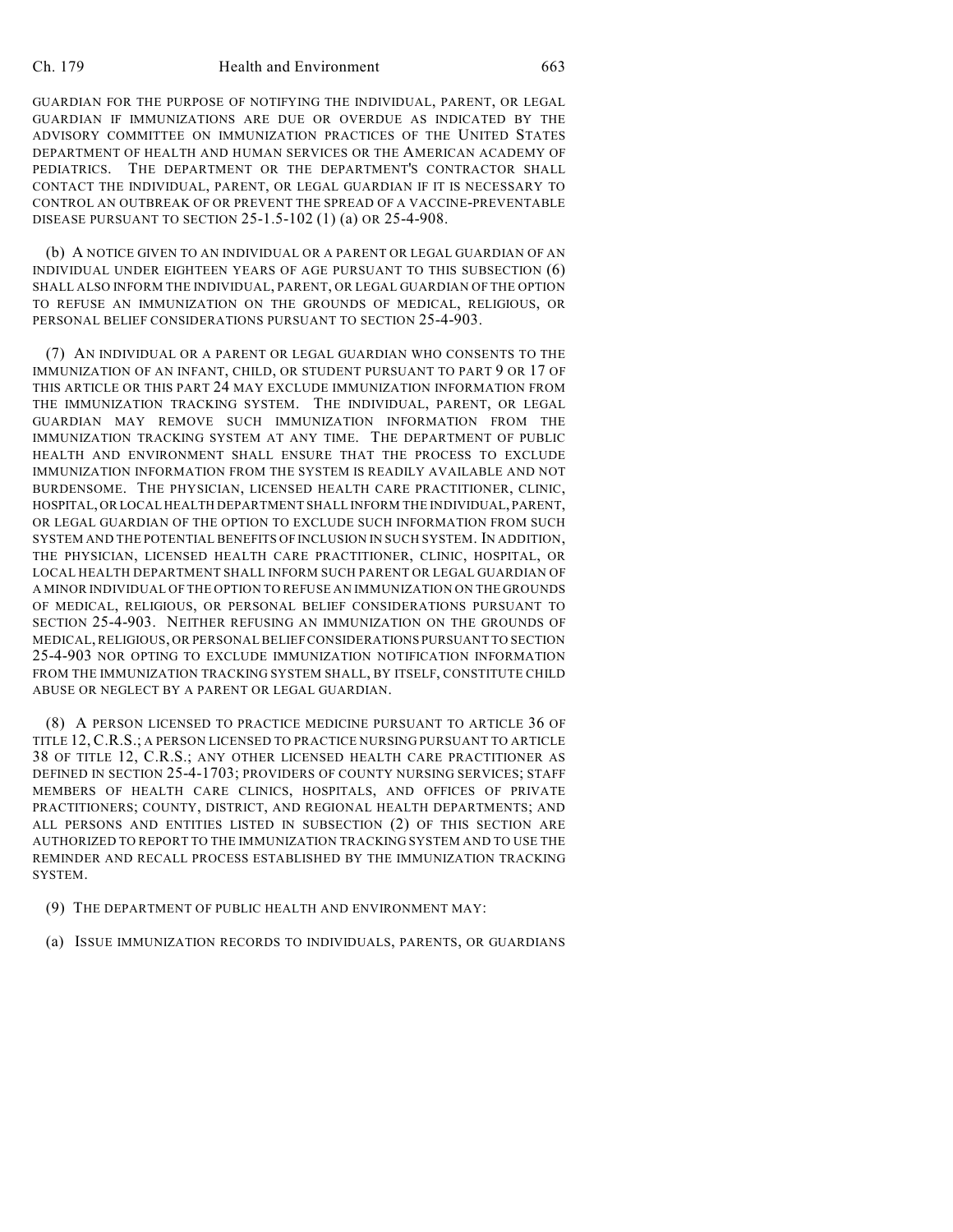AUTHORIZED TO CONSENT TO IMMUNIZATIONS;

(b) ASSESS THE VACCINATION STATUS OF INDIVIDUALS;

(c) ACCEPT ANY GIFTS OR GRANTS OR AWARDS OF FUNDS FROM THE FEDERAL GOVERNMENT OR PRIVATE SOURCES FOR THE IMPLEMENTATION AND OPERATION OF THE IMMUNIZATION TRACKING SYSTEM, WHICH SHALL BE CREDITED TO THE IMMUNIZATION FUND CREATED IN SECTION 25-4-1708; AND

(d) ENTER INTO CONTRACTS THAT ARE NECESSARY FOR THE IMPLEMENTATION AND OPERATION OF THE IMMUNIZATION TRACKING SYSTEM. A PERSON WHO ENTERS INTO A CONTRACT PURSUANT TO THIS PARAGRAPH (d) SHALL ONLY USE THE INFORMATION GATHERED FROM THE IMMUNIZATION TRACKING SYSTEM IN ACCORDANCE WITH THIS PART 24 AND SHALL BE SUBJECT TO ALL APPLICABLE STATE AND FEDERAL LAWS REGARDING THE CONFIDENTIALITY OF INFORMATION.

(10) LOCAL HEALTH DEPARTMENTS AND THE DEPARTMENT OF PUBLIC HEALTH AND ENVIRONMENT SHALL USE THE BIRTH CERTIFICATE OF ANY PERSON TO ENROLL THE PERSON IN AN IMMUNIZATION TRACKING SYSTEM. THE USE OF THE BIRTH CERTIFICATE SHALL BE CONSIDERED AN OFFICIAL DUTY OF LOCAL HEALTH DEPARTMENTS AND THE DEPARTMENT OF PUBLIC HEALTH AND ENVIRONMENT.

(11) PHYSICIANS, LICENSED HEALTH CARE PRACTITIONERS, CLINICS, SCHOOLS, LICENSED CHILD CARE PROVIDERS, HOSPITALS, MANAGED CARE ORGANIZATIONS OR HEALTH INSURANCE PLANS IN WHICH AN INDIVIDUAL IS ENROLLED AS A MEMBER OR INSURED, PERSONS THAT HAVE CONTRACTED WITH THE DEPARTMENT OF PUBLIC HEALTH AND ENVIRONMENT PURSUANT TO PARAGRAPH (d) OF SUBSECTION (9) OF THIS SECTION, AND PUBLIC HEALTH OFFICIALS MAY RELEASE ANY IMMUNIZATION RECORDS IN THEIR POSSESSION, WHETHER OR NOT SUCH RECORDS ARE IN THE IMMUNIZATION TRACKING SYSTEM, TO THE PERSONS OR ENTITIES SPECIFIED IN SUBSECTION (2) OF THIS SECTION TO PROVIDE TREATMENT FOR SUCH INDIVIDUAL OR TO PROVIDE AN ACCURATE AND COMPLETE IMMUNIZATION RECORD FOR THE INDIVIDUAL.

(12) THE DEPARTMENT OF PUBLIC HEALTH AND ENVIRONMENT SHALL DISSEMINATE INFORMATION ABOUT THE IMMUNIZATION TRACKING SYSTEM, INCLUDING PROVIDING NOTIFICATION PURSUANT TO SUBSECTION (7) OF THIS SECTION TO BIRTHING HOSPITALS. THE HOSPITALS SHALL PROVIDE THE NOTICES TO THE PARENTS OF NEWBORNS.

**SECTION 7.** 25-4-901 (1) (b), Colorado Revised Statutes, is amended to read:

**25-4-901. Definitions.** As used in this part 9, unless the context otherwise requires:

"Certificate of immunization" means one of the following forms of documentation that include the dates and types of immunizations administered to a student:

(b) An electronic file or a hard copy of an electronic file provided to the school directly from the immunization tracking system, established pursuant to section